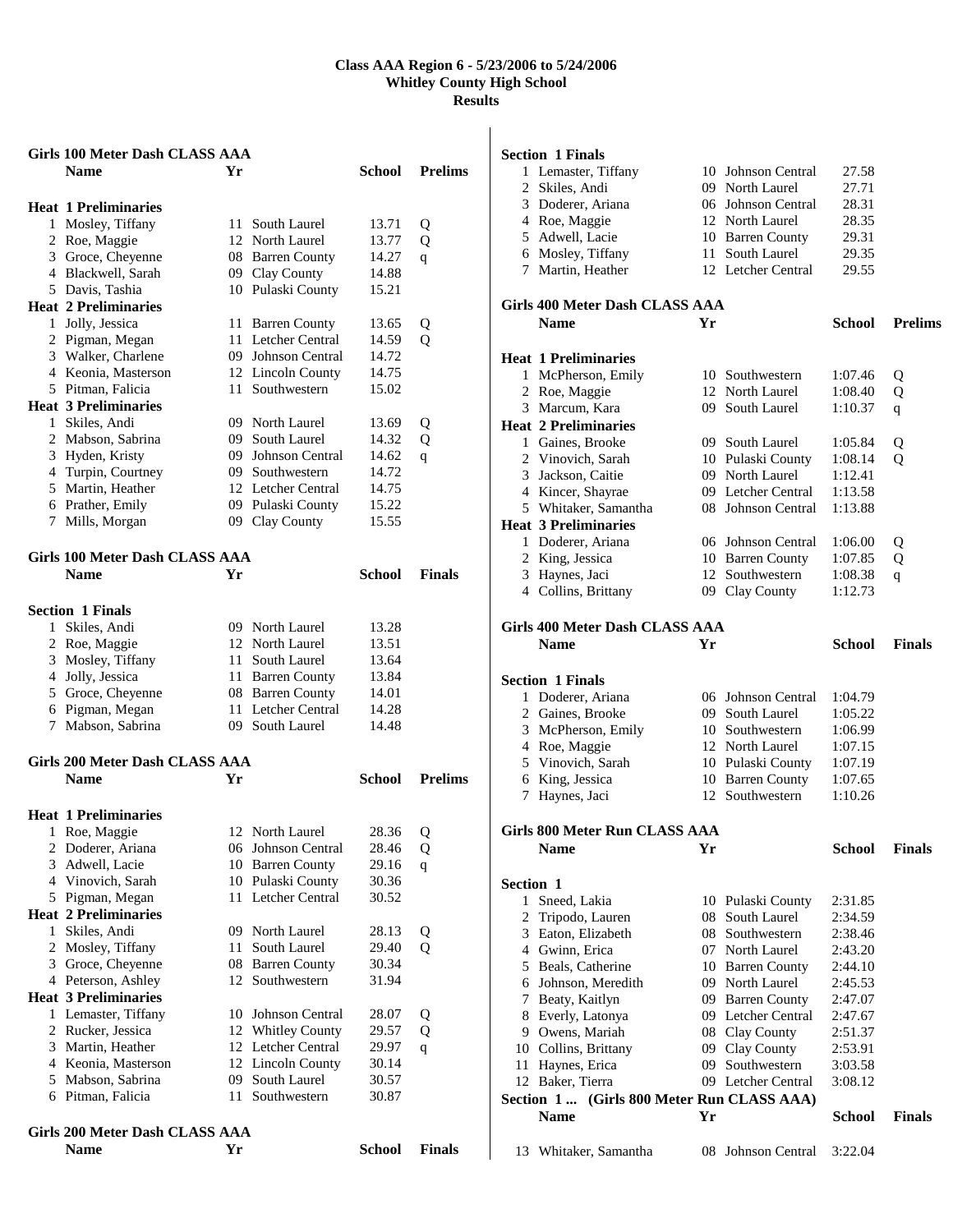|                  | Girls 1600 Meter Run CLASS AAA           |     |                                     |          |                |
|------------------|------------------------------------------|-----|-------------------------------------|----------|----------------|
|                  | <b>Name</b>                              | Yr  |                                     | School   | <b>Finals</b>  |
|                  |                                          |     |                                     |          |                |
| <b>Section 1</b> |                                          |     |                                     |          |                |
|                  | 2 Gwinn, Erica                           |     | 07 North Laurel                     | 6:06.26  |                |
|                  | 3 Sneed, Lakia                           |     | 10 Pulaski County                   | 5:52.20  |                |
|                  | 4 Johnson, Meredith                      |     | 09 North Laurel                     | 6:11.12  |                |
|                  | 5 Marcum, Karinne                        |     | 09 South Laurel                     | 5:55.74  |                |
|                  | 6 Briones, Allison                       |     | 09 Southwestern                     | 6:22.03  |                |
|                  | 7 Dunbar, Kaley                          |     | 08 Barren County                    | 6:01.13  |                |
|                  | 8 Haynes, Frankie                        | 07  | Southwestern                        | 6:24.87  |                |
|                  | 9 Beals, Catherine                       |     | 10 Barren County                    | 5:54.37  |                |
|                  | 10 James, Elizabeth                      |     | 09 South Laurel                     | 6:19.26  |                |
|                  | 11 Gibson, Haley                         |     | 08 Letcher Central                  | 7:27.77  |                |
|                  | --- Whitaker, Samantha                   | 08  | Johnson Central                     | 6:57.40  |                |
|                  | --- Clark, Kristin                       |     | 09 Whitley County                   | 7:31.74  |                |
|                  | <b>Girls 3200 Meter Run CLASS AAA</b>    |     |                                     |          |                |
|                  | <b>Name</b>                              | Yr  |                                     | School   | <b>Finals</b>  |
|                  |                                          |     |                                     |          |                |
| <b>Section 1</b> |                                          |     |                                     |          |                |
|                  | 1 Sneed, Lakia                           |     | 10 Pulaski County                   | 13:12.54 |                |
|                  | 2 Hale, Denetta                          |     | 12 Pulaski County                   | 13:16.58 |                |
|                  | 3 Radish, Cassie                         |     | 07 Barren County                    | 13:57.55 |                |
|                  | 4 Johnson, Meredith                      |     | 09 North Laurel                     | 14:00.19 |                |
|                  | 5 Haynes, Frankie                        |     | 07 Southwestern                     | 14:16.10 |                |
|                  | 6 Briones, Allison                       |     | 09 Southwestern                     | 14:18.14 |                |
|                  | 7 Gwinn, Erica                           |     | 07 North Laurel                     | 14:28.25 |                |
|                  | 8 Ellis, Tabitha                         |     | 12 Barren County                    | 14:39.06 |                |
|                  | 9 Sutherland, Sarah                      |     | 09 South Laurel                     | 15:50.90 |                |
|                  |                                          |     |                                     |          |                |
|                  | <b>Girls 100 Meter Hurdles CLASS AAA</b> |     |                                     |          |                |
|                  | <b>Name</b>                              | Yr  |                                     | School   | <b>Prelims</b> |
|                  |                                          |     |                                     |          |                |
|                  | <b>Heat 1 Preliminaries</b>              |     |                                     |          |                |
|                  |                                          |     |                                     | 18.34    | Q              |
|                  | 1 Estes, Emily<br>2 Smallwood, Katie     |     | 09 Whitley County<br>12 Clay County | 18.38    | Q              |
|                  | 3 Smith, Sabrina                         |     | 09 North Laurel                     | 18.68    | Q              |
|                  | 4 Crowe, Kotey                           | 09  | Southwestern                        | 19.44    | q              |
|                  | 5 Baldwin, Tymber                        | 10  | Johnson Central                     | 20.58    |                |
|                  | 6 Hammons, Jessica                       |     | 10 South Laurel                     | 20.94    |                |
|                  | --- Wilson, Julie                        |     | 12 Barren County                    | DQ       |                |
| ---              | Griffin, Christina                       | 12  | Lincoln County                      | DQ       |                |
|                  | <b>Heat 2 Preliminaries</b>              |     |                                     |          |                |
|                  | 1 McClure, Kaley                         |     | 10 Pulaski County                   | 18.77    | Q              |
|                  | 2 Turpin, Courtney                       | 09. | Southwestern                        | 19.07    | Q              |
|                  | 3 Messer, Ashley                         | 10  | South Laurel                        | 19.14    | Q              |
|                  | 4 Combs, Jodi                            | 11  | Letcher Central                     | 19.57    | q              |
|                  | 5 Danner, Tiffany                        | 10  | Johnson Central                     | 19.67    |                |
|                  | 6 Brown, Whitney                         |     | 12 Lincoln County                   | 19.84    |                |
|                  | 7 Egner, Tara                            |     | 06 North Laurel                     | 21.44    |                |
|                  | 8 Claywell, Laura                        |     | 08 Barren County                    | 26.91    |                |
|                  | <b>Girls 100 Meter Hurdles CLASS AAA</b> |     |                                     |          |                |
|                  | <b>Name</b>                              | Yr  |                                     | School   | <b>Finals</b>  |
|                  |                                          |     |                                     |          |                |
|                  | <b>Section 1 Finals</b>                  |     |                                     |          |                |
| $\mathbf{1}$     | Smallwood, Katie                         |     | 12 Clay County                      | 17.64    |                |
| 2                | McClure, Kaley                           | 10  | Pulaski County<br>09 Whitley County | 18.00    |                |

Turpin, Courtney 09 Southwestern 18.67

| 5 | Smith, Sabrina                                            |    | 09 North Laurel         | 18.84          |                |
|---|-----------------------------------------------------------|----|-------------------------|----------------|----------------|
|   | 6 Crowe, Kotey                                            |    | 09 Southwestern         | 19.05          |                |
|   | 7 Messer, Ashley                                          |    | 10 South Laurel         | 19.07          |                |
|   | 8 Combs, Jodi                                             |    | 11 Letcher Central      | 19.37          |                |
|   |                                                           |    |                         |                |                |
|   | Girls 300 Meter Hurdles CLASS AAA                         |    |                         |                |                |
|   |                                                           |    |                         |                |                |
|   | <b>Name</b>                                               | Yr |                         | School         | <b>Prelims</b> |
|   |                                                           |    |                         |                |                |
|   | <b>Heat 1 Preliminaries</b>                               |    |                         |                |                |
| 1 | Wilson, Julie                                             |    | 12 Barren County        | 52.43          | Q              |
|   | 2 Turpin, Courtney                                        |    | 09 Southwestern         | 54.73          | Q              |
|   | 3 Messer, Ashley                                          |    | 10 South Laurel         | 56.27          | Q              |
|   | 4 Danner, Tiffany                                         |    | 10 Johnson Central      | 56.37          | $\mathbf q$    |
|   | 5 Smith, Sabrina                                          |    | 09 North Laurel         | 56.84          | q              |
|   | 6 Benetiz, Amanda                                         |    | 09 Pulaski County       | 1:07.25        |                |
|   | --- Sasser, Shelly                                        |    | 12 Whitley County       | DQ             |                |
|   | <b>Heat 2 Preliminaries</b>                               |    |                         |                |                |
|   | 1 Woolum, Ashley                                          |    | 06 North Laurel         | 53.30          |                |
|   |                                                           |    |                         |                | Q              |
|   | 2 Baldwin, Tymber                                         |    | 10 Johnson Central      | 57.57          | Q              |
|   | 3 McClure, Kaley                                          |    | 10 Pulaski County       | 58.97          | Q              |
|   | 4 Smallwood, Katie                                        |    | 12 Clay County          | 59.21          |                |
|   | 5 Tye, Kristen                                            |    | 09 Whitley County       | 1:00.78        |                |
|   | 6 McDaniel, Laura                                         |    | 08 Barren County        | 1:00.88        |                |
|   | 7 McKee, Brittany                                         |    | 09 Southwestern         | 1:01.04        |                |
|   | 8 Hammons, Jessica                                        |    | 10 South Laurel         | 1:03.38        |                |
|   |                                                           |    |                         |                |                |
|   | Girls 300 Meter Hurdles CLASS AAA                         |    |                         |                |                |
|   | <b>Name</b>                                               | Yr |                         | School         | <b>Finals</b>  |
|   |                                                           |    |                         |                |                |
|   |                                                           |    |                         |                |                |
|   | <b>Section 1 Finals</b>                                   |    |                         |                |                |
| 1 | Woolum, Ashley                                            |    | 06 North Laurel         | 51.63          |                |
| 2 | Wilson, Julie                                             |    | 12 Barren County        | 51.70          |                |
| 3 | Turpin, Courtney                                          |    | 09 Southwestern         | 54.20          |                |
|   |                                                           |    |                         |                |                |
|   | 4 Danner, Tiffany                                         |    | 10 Johnson Central      | 55.07          |                |
|   | 5 Messer, Ashley                                          |    | 10 South Laurel         | 56.94          |                |
|   | 6 McClure, Kaley                                          |    | 10 Pulaski County       | 57.10          |                |
| 7 | Baldwin, Tymber                                           |    | 10 Johnson Central      | 57.14          |                |
|   | 8 Smith, Sabrina                                          |    | 09 North Laurel         | 1:00.67        |                |
|   |                                                           |    |                         |                |                |
|   |                                                           |    |                         |                |                |
|   | Girls 4x100 Meter Relay CLASS AAA<br>Team                 |    |                         | <b>Prelims</b> |                |
|   |                                                           |    | <b>Relay</b>            |                |                |
|   |                                                           |    |                         |                |                |
|   | <b>Heat 1 Preliminaries</b>                               |    |                         |                |                |
| 1 | <b>Whitley County</b>                                     |    |                         | 54.73          | Q              |
|   | 1) Rucker, Jessica 12                                     |    | 2) Osborne, Kayla 09    |                |                |
|   | 3) Estes, Sarah 10                                        |    | 4) Sasser, Shelly 12    |                |                |
|   | 2 Johnson Central                                         |    |                         | 58.90          | Q              |
|   | 1) Walker, Charlene 09                                    |    | 2) Mollett, Courtney 07 |                |                |
|   | 3) Trimble, Morgan 12                                     |    | 4) Hyden, Kristy 09     |                |                |
|   | Heat 1 Preliminaries  (Girls 4x100 Meter Relay CLASS AAA) |    |                         |                |                |
|   | <b>Team</b>                                               |    | <b>Relay</b>            | <b>Prelims</b> |                |
|   |                                                           |    |                         |                |                |
|   |                                                           |    |                         |                |                |
|   | 3 Clay County                                             |    |                         | 1:00.64        | Q              |
|   | 1) Blackwell, Sarah 09                                    |    | 2) Smallwood, Cassie 08 |                |                |
|   | 3) Roark, Samantha 09                                     |    | 4) Mills, Morgan 09     |                |                |
|   | 4 Pulaski County                                          |    |                         | 1:01.04        |                |
|   | 1) Vinovich, Sarah 10                                     |    | 2) Benetiz, Amanda 09   |                |                |
|   | 3) Prather, Emily 09                                      |    | 4) Dick, Amber 10       |                |                |
|   | <b>Heat 2 Preliminaries</b>                               |    |                         |                |                |
|   | 1 Barren County                                           |    |                         | 54.02          | Q              |
|   | 1) Adwell, Lacie 10                                       |    | 2) Jolly, Jessica 11    |                |                |
|   | 3) Billingsly, Brittany 11                                |    | 4) Groce, Cheyenne 08   |                |                |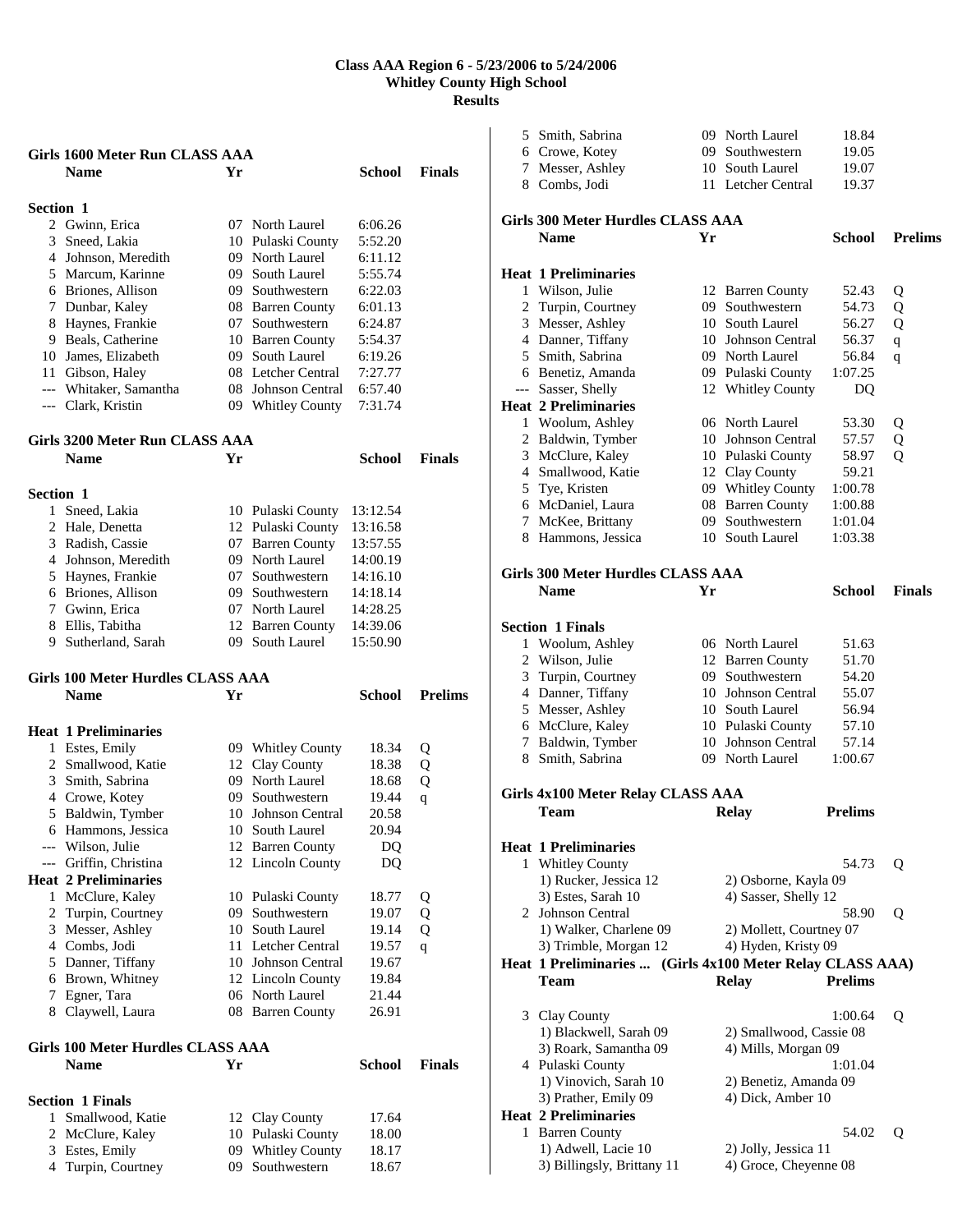| 2 Lincoln County        | 56.72                  |   |
|-------------------------|------------------------|---|
| 1) Brown, Whitney 12    | 2) Ford, Kierra 09     |   |
| 3) Keonia, Masterson 12 | 4) Miller, Shakelia 11 |   |
| 3 Letcher Co. Central   | 57.08                  |   |
| 1) Combs, Jodi 11       | 2) Pigman, Megan 11    |   |
| 3) Kincer, Shayrae 09   | 4) Martin, Heather 12  |   |
| 4 Southwestern          | 57.69                  | q |
| 1) Turpin, Courtney 09  | 2) Peterson, Ashley 12 |   |
| 3) Fothergill, Devin 09 | 4) Haynes, Erica 09    |   |
| 5 North Laurel          | 58.89                  | q |
| 1) Smith, Sabrina 09    | 2) Hartney, Katie 08   |   |
| 3) Marcum, Nikki 06     | 4) Jackson, Caitie 09  |   |
|                         |                        |   |

#### **Girls 4x100 Meter Relay CLASS AAA**

| <b>Team</b>               | <b>Relay</b> | <b>Finals</b> |
|---------------------------|--------------|---------------|
| <b>Section 1 Finals</b>   |              |               |
| <b>Barren County</b><br>1 |              | 54.27         |
| 2 Whitley County          |              | 54.63         |
| 3 Lincoln County          |              | 57.37         |
| 4 Southwestern            |              | 57.74         |
| 5 Letcher Co. Central     |              | 57.90         |
| 6 Johnson Central         |              | 59.20         |
| 7 North Laurel            |              | 59.40         |
| Clay County<br>8          |              | 1:00.64       |
|                           |              |               |

| Girls 4x200 Meter Relay CLASS AAA |              |               |
|-----------------------------------|--------------|---------------|
| Team                              | <b>Relay</b> | <b>Finals</b> |
|                                   |              |               |

| <b>Section 1</b> |                         |                            |
|------------------|-------------------------|----------------------------|
|                  | 1 Barren County         | 1:54.77                    |
|                  | 1) Adwell, Lacie 10     | 2) Billingsly, Brittany 11 |
|                  | 3) King, Jessica 10     | 4) Groce, Cheyenne 08      |
|                  | 2 South Laurel          | 1:54.80                    |
|                  | 1) Gaines, Brooke 09    | 2) Mabson, Sabrina 09      |
|                  | 3) Mosley, Tiffany 11   | 4) Messer, Ashley 10       |
|                  | 3 Whitley County        | 1:55.20                    |
|                  | 1) Rucker, Jessica 12   | 2) Osborne, Kayla 09       |
|                  | 3) Estes, Sarah 10      | 4) Sasser, Shelly 12       |
|                  | 4 Southwestern          | 1:57.64                    |
|                  | 1) Haynes, Jaci 12      | 2) McPherson, Emily 10     |
|                  | 3) Pitman, Falicia 11   | 4) Eaton, Elizabeth 08     |
|                  | 5 Letcher Co. Central   | 2:00.07                    |
|                  | 1) Combs, Jodi 11       | 2) Kincer, Shayrae 09      |
|                  | 3) Martin, Heather 12   | 4) Pigman, Megan 11        |
|                  | 6 Clay County           | 2:07.78                    |
|                  | 1) Blackwell, Sarah 09  | 2) Mills, Morgan 09        |
|                  | 3) Smallwood, Cassie 08 | 4) Roark, Samantha 09      |
| 7                | Johnson Central         | 2:08.65                    |
|                  | 1) Reno, Savannah 09    | 2) Castle, Lakin 07        |
|                  | 3) Schutte, Barbara 12  | 4) Parker, Brittany 09     |
|                  | 8 North Laurel          | 2:15.72                    |
|                  | 1) Harrison, Kaitlyn 06 | 2) Nicely, Cheyenne 06     |
|                  | 3) Marcum, Nikki 06     | 4) Egner, Tara 06          |
|                  |                         |                            |

# **Girls 4x400 Meter Relay CLASS AAA Team Relay Finals**

# **Section 1**

| 1 South Laurel        |
|-----------------------|
| 1) Gaines, Brooke 09  |
| 3) Mosley, Tiffany 11 |

4:32.82 2) Messer, Ashley 10 4) Tripodo, Lauren 08

|                  | 2 Southwestern                                      |    |                         | 4:33.69       |                |
|------------------|-----------------------------------------------------|----|-------------------------|---------------|----------------|
|                  | 1) Haynes, Jaci 12                                  |    | 2) McPherson, Emily 10  |               |                |
|                  | 3) Pitman, Falicia 11                               |    | 4) Eaton, Elizabeth 08  |               |                |
|                  | 3 Barren County                                     |    |                         | 4:38.12       |                |
|                  | 1) Beaty, Kaitlyn 09                                |    | 2) Bunch, Megan 06      |               |                |
|                  | 3) King, Jessica 10                                 |    | 4) Beals, Catherine 10  |               |                |
|                  | 4 North Laurel                                      |    |                         | 4:49.17       |                |
|                  | 1) Vanourney, Janice 11                             |    | 2) Vanourney, Kenna 11  |               |                |
|                  | 3) Hester, Melanie 10                               |    | 4) Jackson, Caitie 09   |               |                |
|                  | 5 Pulaski County                                    |    |                         | 4:49.37       |                |
|                  | 1) Vinovich, Sarah 10                               |    | 2) Prather, Emily 09    |               |                |
|                  | 3) Davis, Tashia 10                                 |    | 4) Dick, Amber 10       |               |                |
|                  | 6 Letcher Co. Central                               |    |                         | 5:09.29       |                |
|                  | 1) Baker, Tierra 09                                 |    | 2) Combs, Tara 09       |               |                |
|                  | 3) Gibson, Haley 08                                 |    | 4) Everly, Latonya 09   |               |                |
|                  | 7 Clay County                                       |    |                         | 5:11.66       |                |
|                  | 1) Collins, Brittany 09                             |    | 2) Jackson, Morgan 08   |               |                |
|                  | 3) Owens, Mariah 08                                 |    | 4) Smallwood, Cassie 08 |               |                |
|                  |                                                     |    |                         |               |                |
|                  | Girls 4x800 Meter Relay CLASS AAA                   |    |                         |               |                |
|                  | Team                                                |    | <b>Relay</b>            | <b>Finals</b> |                |
|                  |                                                     |    |                         |               |                |
| <b>Section 1</b> |                                                     |    |                         |               |                |
|                  | 1 Barren County                                     |    |                         | 10:47.30      |                |
|                  | 1) Beaty, Kaitlyn 09                                |    | 2) Dunbar, Kaley 08     |               |                |
|                  | 3) Bunch, Megan 06                                  |    | 4) Beals, Catherine 10  |               |                |
|                  | 2 South Laurel                                      |    |                         | 10:50.37      |                |
|                  | 1) Huffman, Rebekah 09                              |    | 2) Marcum, Karinne 09   |               |                |
|                  | 3) James, Elizabeth 09                              |    | 4) Tripodo, Lauren 08   |               |                |
|                  | 3 Southwestern                                      |    |                         | 11:11.76      |                |
|                  | 1) Haynes, Jaci 12                                  |    | 2) McPherson, Emily 10  |               |                |
|                  | 3) Briones, Allison 09                              |    | 4) Eaton, Elizabeth 08  |               |                |
|                  | 4 Pulaski County                                    |    |                         | 11:29.57      |                |
|                  | 1) Prather, Emily 09                                |    | 2) Sneed, Lakia 10      |               |                |
|                  | 3) Hale, Denetta 12                                 |    | 4) Caron, Christina 10  |               |                |
|                  | 5 North Laurel                                      |    |                         | 11:44.65      |                |
|                  | 1) Vanourney, Janice 11                             |    | 2) Vanourney, Kenna 11  |               |                |
|                  | 3) Johnson, Meredith 09                             |    | 4) Gwinn, Erica 07      |               |                |
|                  | 6 Letcher Co. Central                               |    |                         | 12:22.69      |                |
|                  | 1) Baker, Tierra 09                                 |    | 2) Kincer, Shayrae 09   |               |                |
|                  | 3) Gibson, Haley 08                                 |    | 4) Everly, Latonya 09   |               |                |
|                  |                                                     |    |                         |               |                |
|                  | <b>Boys 100 Meter Dash CLASS AAA</b><br><b>Name</b> | Yr |                         | <b>School</b> | <b>Prelims</b> |
|                  |                                                     |    |                         |               |                |
|                  | <b>Heat 1 Preliminaries</b>                         |    |                         |               |                |
| 1                | Blume, Ron                                          | 12 | <b>Johnson Central</b>  | 11.55         | Q              |
|                  | 2 Tomlin, Robbie                                    |    | 12 Clay County          | 11.88         | Q              |
| 3                | Bechard, Darrick                                    | 11 | Pulaski County          | 11.95         | $\overline{q}$ |
|                  | 4 Partin, Eric                                      |    | 12 Whitley County       | 12.38         |                |
|                  | 5 Miller, Devoe                                     |    | 10 Lincoln County       | 12.78         |                |
|                  | <b>Heat 2 Preliminaries</b>                         |    |                         |               |                |
| 1                | Warren, Eli                                         |    | 12 Letcher Central      | 11.60         |                |
| 2                | Pruitt, Ryan                                        | 12 | Southwestern            | 12.00         | Q<br>Q         |
| 3                | Canada, Aaron                                       | 11 | <b>Whitley County</b>   | 12.03         |                |
|                  | 4 Sowers, Justin                                    | 11 | <b>Barren County</b>    | 12.06         |                |
|                  | 5 Sandlin, Justin                                   | 11 | Clay County             | 12.10         |                |
|                  | 6 Nelson, Aaron                                     |    | 06 North Laurel         | 17.80         |                |
|                  | <b>Heat 3 Preliminaries</b>                         |    |                         |               |                |
| 1                | Fothergill, Dustin                                  | 12 | Southwestern            | 11.75         | Q              |
| 2                | Todd, Jimmy                                         |    | 10 Pulaski County       | 11.82         | Q              |
| 3                | Lyons, Stephen                                      | 11 | Johnson Central         | 11.92         | $\mathbf{q}$   |
|                  |                                                     |    |                         |               |                |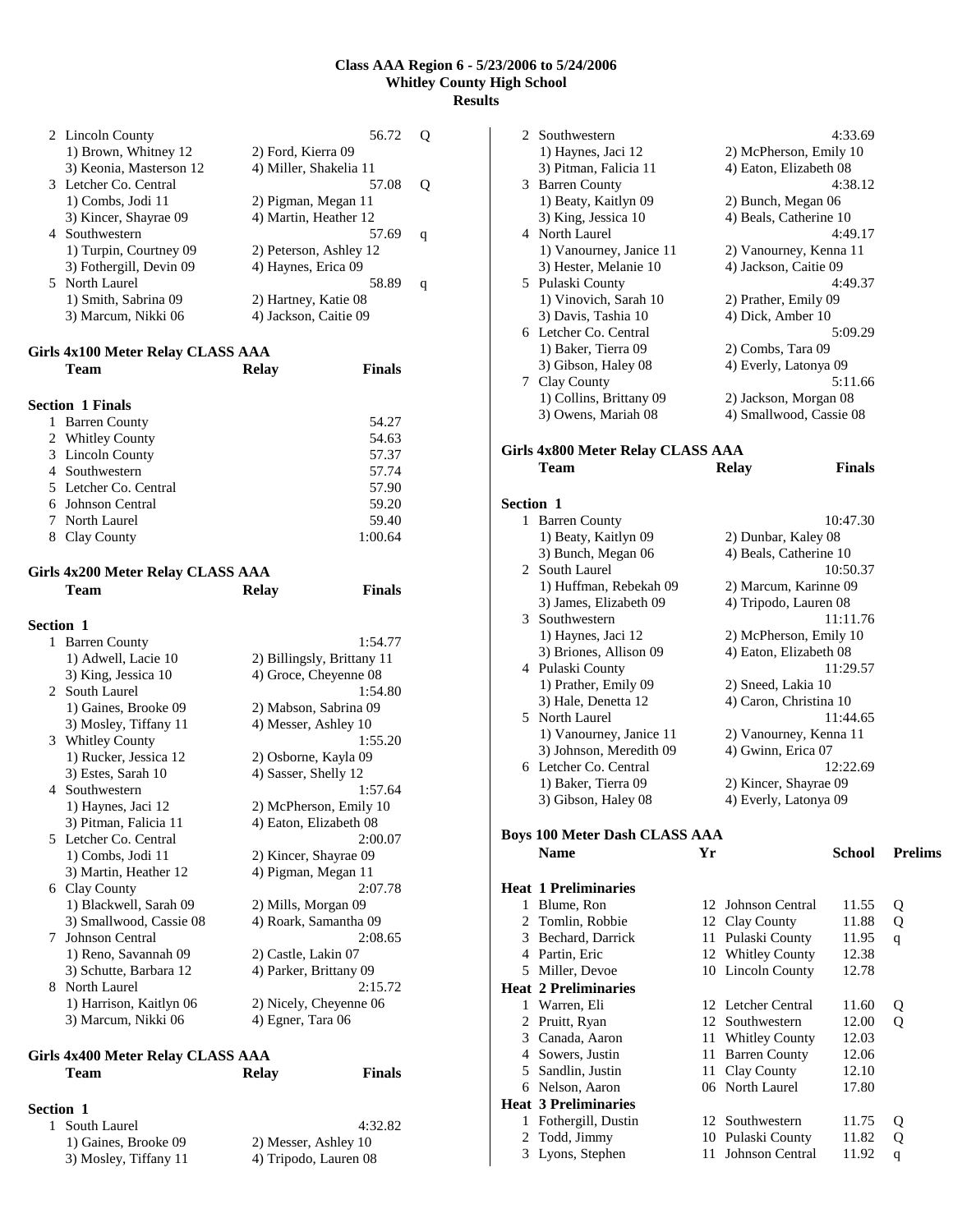|   | 4 Bentley, Phillip                   |    | 12 Letcher Central     | 12.38         |                |
|---|--------------------------------------|----|------------------------|---------------|----------------|
|   | 5 Lawson, Tommy                      | 11 | North Laurel           | 12.52         |                |
|   |                                      |    |                        |               |                |
|   | 6 Edwards, Bo                        |    | 10 Barren County       | 12.62         |                |
|   |                                      |    |                        |               |                |
|   | <b>Boys 100 Meter Dash CLASS AAA</b> |    |                        |               |                |
|   |                                      |    |                        |               |                |
|   | <b>Name</b>                          | Yr |                        | <b>School</b> | <b>Finals</b>  |
|   |                                      |    |                        |               |                |
|   | <b>Section 1 Finals</b>              |    |                        |               |                |
|   | 1 Warren, Eli                        |    | 12 Letcher Central     | 11.43         |                |
|   |                                      |    |                        |               |                |
|   | 2 Blume, Ron                         | 12 | Johnson Central        | 11.53         |                |
|   | 3 Bechard, Darrick                   | 11 | Pulaski County         | 11.76         |                |
|   | 4 Fothergill, Dustin                 |    | 12 Southwestern        | 11.78         |                |
|   | 5 Tomlin, Robbie                     |    | 12 Clay County         | 11.83         |                |
|   | 6 Todd, Jimmy                        |    | 10 Pulaski County      | 11.96         |                |
|   |                                      |    |                        |               |                |
|   | 7 Lyons, Stephen                     | 11 | Johnson Central        | 11.99         |                |
|   | 8 Pruitt, Ryan                       |    | 12 Southwestern        | 12.03         |                |
|   |                                      |    |                        |               |                |
|   | <b>Boys 200 Meter Dash CLASS AAA</b> |    |                        |               |                |
|   |                                      |    |                        |               |                |
|   | <b>Name</b>                          | Yr |                        | <b>School</b> | <b>Prelims</b> |
|   |                                      |    |                        |               |                |
|   | <b>Heat 1 Preliminaries</b>          |    |                        |               |                |
|   |                                      |    |                        |               |                |
|   | 1 Fothergill, Dustin                 |    | 12 Southwestern        | 23.83         | Q              |
|   | 2 Canada, Aaron                      | 11 | <b>Whitley County</b>  | 24.47         | Q              |
|   | 3 Bechard, Darrick                   | 11 | Pulaski County         | 25.00         |                |
|   | 4 Sandlin, Justin                    | 11 | Clay County            | 25.80         |                |
|   | 5 Johnson, Devin                     |    | 10 Letcher Central     | 26.44         |                |
|   |                                      |    |                        |               |                |
|   | 6 Lynn, Cody                         |    | 09 Barren County       | 26.50         |                |
|   | <b>Heat 2 Preliminaries</b>          |    |                        |               |                |
|   | 1 Wilkinson, Jordan                  |    | 10 Lincoln County      | 24.55         | Q              |
|   | 2 Lyons, Stephen                     | 11 | <b>Johnson Central</b> | 24.59         | Q              |
|   |                                      |    | 12 Southwestern        |               |                |
|   | 3 Pruitt, Ryan                       |    |                        | 24.85         |                |
|   | 4 Mitchell, Matt                     |    | 10 Barren County       | 25.85         |                |
|   | 5 Brown, Andrew                      |    | 12 North Laurel        | 28.32         |                |
|   | 6 Rose, Jermey                       | 11 | <b>Whitley County</b>  | 29.92         |                |
|   | <b>Heat 3 Preliminaries</b>          |    |                        |               |                |
|   |                                      |    |                        |               |                |
| 1 | Warren, Eli                          |    | 12 Letcher Central     | 23.73         | Q              |
|   | 2 Tomlin, Robbie                     |    | 12 Clay County         | 24.06         | Q              |
|   | 3 Blume, Ron                         |    | 12 Johnson Central     | 24.10         | $\mathbf q$    |
|   | 4 Todd, Jimmy                        |    | 10 Pulaski County      | 24.76         | q              |
|   | 5 Lawson, Tommy                      | 11 | North Laurel           | 25.90         |                |
|   |                                      |    |                        |               |                |
| 6 | Jones, Martin                        |    | 10 South Laurel        | 26.20         |                |
|   |                                      |    |                        |               |                |
|   | <b>Boys 200 Meter Dash CLASS AAA</b> |    |                        |               |                |
|   | <b>Name</b>                          | Yr |                        | School        | <b>Finals</b>  |
|   |                                      |    |                        |               |                |
|   |                                      |    |                        |               |                |
|   | <b>Section 1 Finals</b>              |    |                        |               |                |
| 1 | Warren, Eli                          |    | 12 Letcher Central     | 23.66         |                |
|   |                                      |    |                        |               |                |
|   | 2 Fothergill, Dustin                 |    | 12 Southwestern        | 23.70         |                |
|   | 3 Tomlin, Robbie                     |    | 12 Clay County         | 24.06         |                |
|   | 4 Canada, Aaron                      | 11 | <b>Whitley County</b>  | 24.53         |                |
|   | 5 Lyons, Stephen                     | 11 | Johnson Central        | 24.57         |                |
|   | 6 Todd, Jimmy                        |    | 10 Pulaski County      | 24.63         |                |
|   |                                      |    |                        |               |                |
|   | 7 Wilkinson, Jordan                  |    | 10 Lincoln County      | 25.10         |                |
|   |                                      |    |                        |               |                |
|   | <b>Boys 400 Meter Dash CLASS AAA</b> |    |                        |               |                |
|   | <b>Name</b>                          | Yr |                        | School        | <b>Prelims</b> |
|   |                                      |    |                        |               |                |
|   |                                      |    |                        |               |                |
|   | <b>Heat 1 Preliminaries</b>          |    |                        |               |                |
|   | 1 Capps, Calvin                      | 11 | <b>Whitley County</b>  | 54.43         | Q              |
|   |                                      |    |                        | 54.75         |                |
|   | 2 Dalton, Casey                      | 11 | Southwestern           |               | Q              |
|   | 3 Moore, Jonathon                    | 08 | Pulaski County         | 56.77         |                |
|   | 4 Johnson, Devin                     |    | 10 Letcher Central     | 57.78         |                |

|                  | 4 Sizemore, Jeremy                       |    | 11 Clay County        | 57.78         |               |
|------------------|------------------------------------------|----|-----------------------|---------------|---------------|
|                  | 6 Lewis, Joe                             | 11 | <b>Barren County</b>  | 58.93         |               |
|                  | <b>Heat 2 Preliminaries</b>              |    |                       |               |               |
|                  | 1 Marcum, Zach                           |    | 12 South Laurel       | 53.56         |               |
|                  |                                          |    |                       |               | Q             |
|                  | 2 Rink, Chris                            |    | 11 Southwestern       | 54.56         | Q             |
|                  | 3 Todd, Jimmy                            |    | 10 Pulaski County     | 54.99         | q             |
|                  | 4 Brown, Andrew                          |    | 12 North Laurel       | 1:02.46       |               |
|                  | <b>Heat 3 Preliminaries</b>              |    |                       |               |               |
|                  | 1 Wilkinson, Jordan                      |    | 10 Lincoln County     | 52.76         |               |
|                  |                                          |    |                       |               | Q             |
|                  | 2 Holman, Sidney                         |    | 11 Barren County      | 54.00         | Q             |
|                  | 3 Tomlin, Robbie                         |    | 12 Clay County        | 55.40         | q             |
|                  | 4 Phillips, Stacey                       |    | 10 Letcher Central    | 59.30         |               |
|                  | 5 Swartz, Max                            |    | 10 North Laurel       | 59.40         |               |
|                  | 6 Hoyle, Jason                           |    | 10 South Laurel       | 1:02.74       |               |
|                  |                                          |    |                       |               |               |
|                  |                                          |    |                       |               |               |
|                  | <b>Boys 400 Meter Dash CLASS AAA</b>     |    |                       |               |               |
|                  | <b>Name</b>                              | Yr |                       | School        | <b>Finals</b> |
|                  |                                          |    |                       |               |               |
|                  | <b>Section 1 Finals</b>                  |    |                       |               |               |
|                  |                                          |    |                       |               |               |
|                  | 1 Marcum, Zach                           |    | 12 South Laurel       | 52.15         |               |
|                  | 2 Wilkinson, Jordan                      |    | 10 Lincoln County     | 52.48         |               |
|                  | 3 Holman, Sidney                         |    | 11 Barren County      | 52.58         |               |
|                  | 4 Dalton, Casey                          |    | 11 Southwestern       | 53.45         |               |
|                  | 5 Todd, Jimmy                            |    | 10 Pulaski County     | 54.78         |               |
|                  | 6 Rink, Chris                            |    | 11 Southwestern       | 54.88         |               |
|                  |                                          |    |                       |               |               |
|                  | 7 Capps, Calvin                          |    | 11 Whitley County     | 54.92         |               |
|                  | 8 Tomlin, Robbie                         | 12 | Clay County           | 1:02.93       |               |
|                  |                                          |    |                       |               |               |
|                  | <b>Boys 800 Meter Run CLASS AAA</b>      |    |                       |               |               |
|                  | <b>Name</b>                              | Yr |                       | School        | <b>Finals</b> |
|                  |                                          |    |                       |               |               |
|                  |                                          |    |                       |               |               |
|                  |                                          |    |                       |               |               |
| <b>Section 1</b> |                                          |    |                       |               |               |
|                  |                                          |    | 12 South Laurel       | 2:03.37       |               |
|                  | 1 Huffman, Jimmy                         |    |                       |               |               |
| 2                | Jenkins, Patrick                         |    | 12 Pulaski County     | 2:03.63       |               |
|                  | 3 Jones, Trevor                          |    | 09 Southwestern       | 2:03.88       |               |
|                  | Section 1 (Boys 800 Meter Run CLASS AAA) |    |                       |               |               |
|                  | <b>Name</b>                              | Yr |                       | School        | <b>Finals</b> |
|                  |                                          |    |                       |               |               |
|                  |                                          |    |                       |               |               |
|                  | 4 Briones, Jason                         |    | 12 Southwestern       | 2:08.91       |               |
|                  | 5 Dobbs, Chase                           |    | 11 Pulaski County     | 2:09.95       |               |
|                  | 6 Roaden, Jared                          | 11 | <b>Whitley County</b> | 2:11.15       |               |
|                  | 7 Wilkinson, Jordan                      |    | 10 Lincoln County     | 2:12.10       |               |
|                  | 8 Sizemore, Jeremy                       | 11 | Clay County           | 2:18.43       |               |
|                  | 9 Swartz, Max                            |    | 10 North Laurel       | 2:21.52       |               |
|                  | 10 Back, Josh                            |    | 10 Letcher Central    |               |               |
|                  |                                          |    |                       | 2:23.29       |               |
|                  | 11 Langdon, Matt                         |    | 10 Clay County        | 2:24.41       |               |
|                  | 12 Collins, Dustin                       |    | 10 Letcher Central    | 2:27.91       |               |
|                  | 13 Conover, Ryan                         |    | 12 Barren County      | 2:31.01       |               |
|                  | 14 Baker, Tre                            |    | 12 North Laurel       | 2:33.13       |               |
|                  | 15 Danner, Matt                          |    | 08 Johnson Central    | 2:38.52       |               |
|                  | 16 Metzger, Ryan                         |    | 08 Barren County      | 2:43.33       |               |
|                  |                                          |    |                       |               |               |
|                  |                                          |    |                       |               |               |
|                  | <b>Boys 1600 Meter Run CLASS AAA</b>     |    |                       |               |               |
|                  | <b>Name</b>                              | Yr |                       | <b>School</b> | <b>Finals</b> |
|                  |                                          |    |                       |               |               |
| Section 1        |                                          |    |                       |               |               |
|                  |                                          |    |                       |               |               |
| 1                | Jenkins, Patrick                         |    | 12 Pulaski County     | 4:35.45       |               |
| 2                | Jones, Trevor                            |    | 09 Southwestern       | 4:40.59       |               |
|                  | 3 Belwood, Jacob                         |    | 10 Southwestern       | 4:47.67       |               |
|                  | 4 Jenkins, Kirk                          |    | 10 Pulaski County     | 4:55.71       |               |
|                  | 5 Messer, Josh<br>6 Sanders, Eric        |    | 11 South Laurel       | 4:59.28       |               |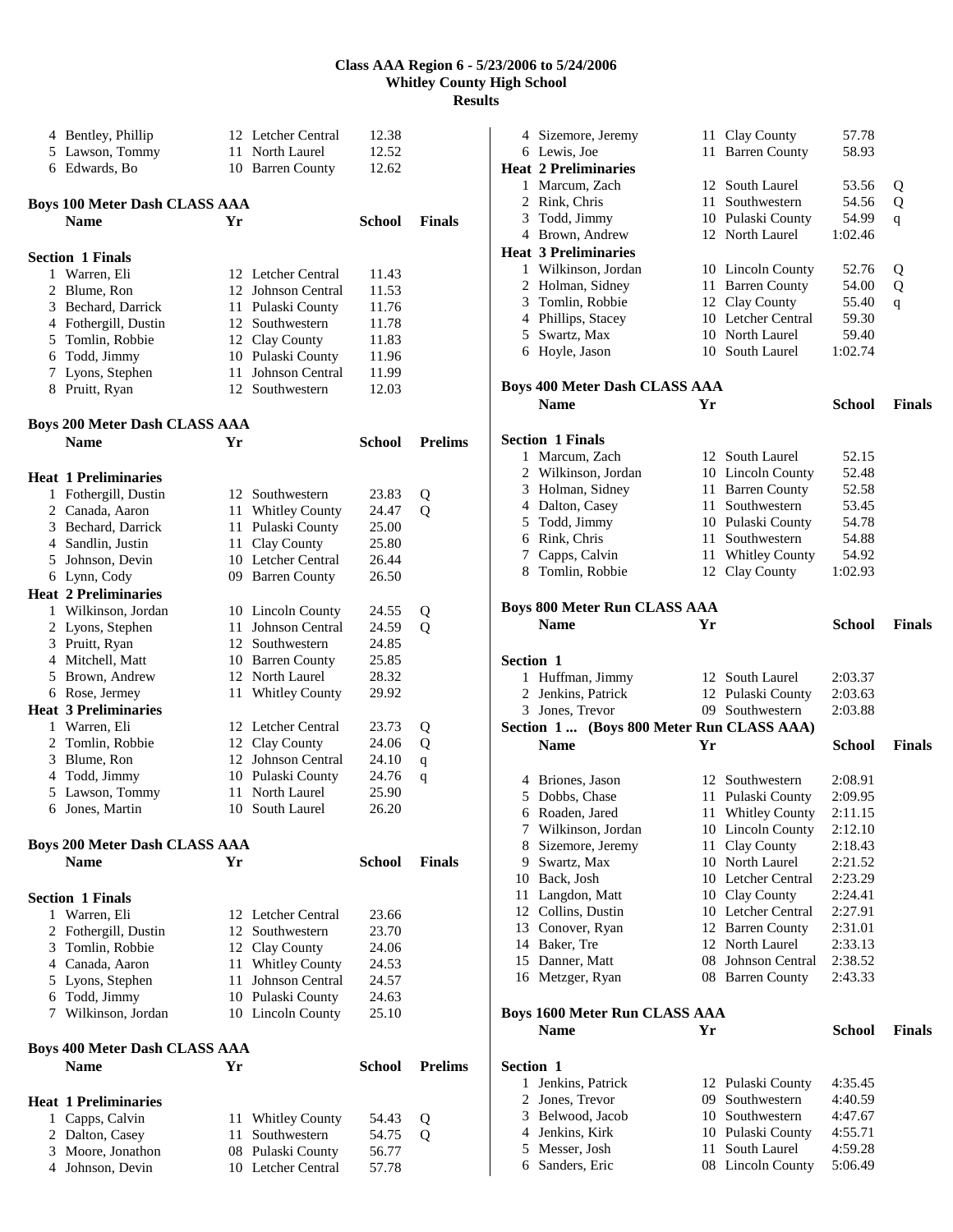| 7                | Messer, Eric                                           | 12   | South Laurel                              | 5:18.70        |                |
|------------------|--------------------------------------------------------|------|-------------------------------------------|----------------|----------------|
|                  | 8 Beals, Campbell                                      |      | 09 Barren County                          | 5:18.76        |                |
|                  | 9 Baker, Tre                                           |      | 12 North Laurel                           | 5:22.03        |                |
|                  | 10 Langdon, Matt                                       |      | 10 Clay County                            | 5:22.80        |                |
|                  | 11 Gross, William                                      |      | 11 Letcher Central                        | 5:28.44        |                |
|                  | 12 Powers, Josh                                        |      | 10 Whitley County                         | 5:33.16        |                |
|                  | 13 Stallard, Tres                                      |      | 12 Letcher Central                        | 5:35.25        |                |
|                  | 14 Barrett, James                                      |      | 11 Johnson Central                        | 5:38.35        |                |
|                  | 15 Conover, Ryan                                       |      | 12 Barren County                          | 5:42.62        |                |
|                  | 16 Caldwell, Tyler                                     |      | 09 North Laurel                           | 5:46.28        |                |
| 17               | Vaughn, Andrew                                         |      | 11 Clay County                            | 6:20.43        |                |
| 18               | McCool, Caleb                                          |      | 09 Johnson Central                        | 7:22.35        |                |
|                  | Boys 3200 Meter Run CLASS AAA                          |      |                                           |                |                |
|                  | <b>Name</b>                                            | Yr   |                                           | <b>School</b>  | <b>Finals</b>  |
|                  |                                                        |      |                                           |                |                |
| <b>Section 1</b> |                                                        |      |                                           |                |                |
| 1                | Jenkins, Patrick                                       |      | 12 Pulaski County                         | 10:15.38       |                |
|                  | 2 Rhode, Sabastian                                     |      | 09 Southwestern                           | 10:38.61       |                |
|                  | 3 Belwood, Jacob                                       |      | 10 Southwestern                           | 10:44.14       |                |
|                  | 4 McQueen, Craig                                       |      | 09 Pulaski County                         | 11:06.73       |                |
| 5                | Sanders, Eric                                          |      | 08 Lincoln County                         | 11:18.21       |                |
|                  | 6 Beals, Campbell                                      |      | 09 Barren County                          | 11:28.66       |                |
|                  | 7 Lauderdale, Colin                                    |      | 09 South Laurel                           | 11:59.22       |                |
| 8                | Baker. Tre                                             |      | 12 North Laurel                           | 12:27.58       |                |
|                  | 9 Stallard, Tres                                       |      | 12 Letcher Central                        | 12:40.23       |                |
|                  | 10 May, Adam                                           |      | 09 Johnson Central 12:46.47               |                |                |
|                  | 11 Caldwell, Tyler                                     |      | 09 North Laurel                           | 13:06.22       |                |
|                  | 12 Metzger, Ryan                                       |      | 08 Barren County                          | 13:26.84       |                |
|                  | 13 Roaden, Craig                                       |      | 09 Whitley County                         | 15:46.35       |                |
|                  |                                                        |      |                                           |                |                |
|                  | <b>Boys 110 Meter Hurdles CLASS AAA</b>                |      |                                           |                |                |
|                  | <b>Name</b>                                            | Yr   |                                           | School         | <b>Prelims</b> |
|                  |                                                        |      |                                           |                |                |
| 1                | Heat 1 Preliminaries                                   |      | 12 Pulaski County                         |                |                |
| 2                | Ross, Aaron                                            | 11 - | Southwestern                              | 16.25          | Q              |
|                  | Rogers, Kyle                                           |      |                                           | 16.95          | Q              |
|                  | 3 Worley, David                                        |      | 11 Whitley County<br>08 Barren County     | 19.85<br>22.02 | Q              |
| 5                | 4 Edwards, Cody<br>Reed, Jesse                         | 09   | South Laurel                              | 22.92          | $\mathsf{q}$   |
|                  | 6 Leckrone, Joshua                                     |      | 08 Johnson Central                        | 26.46          |                |
|                  | --- Burgess, Clinton                                   |      | 10 Lincoln County                         | DQ             |                |
|                  | <b>Heat 2 Preliminaries</b>                            |      |                                           |                |                |
|                  | 1 Miller, Todd                                         |      |                                           | 16.40          |                |
| 2                | Honeycutt, Daniel                                      | 11   | 12 Pulaski County<br><b>Barren County</b> | 17.74          | Q              |
| 3                | Darrow, Brian                                          | 12   | North Laurel                              | 18.11          | Q<br>Q         |
|                  | 4 Uhlig, Ty                                            | 11   | Southwestern                              | 19.74          | q              |
| 5                | Fletcher, Jacob                                        | 08   | Johnson Central                           | 23.14          |                |
|                  |                                                        |      |                                           |                |                |
|                  | <b>Boys 110 Meter Hurdles CLASS AAA</b><br><b>Name</b> | Yr   |                                           | <b>School</b>  | <b>Finals</b>  |
|                  |                                                        |      |                                           |                |                |
|                  | <b>Section 1 Finals</b>                                |      |                                           |                |                |
| 1                | Miller, Todd                                           |      | 12 Pulaski County                         | 15.63          |                |
| $\overline{2}$   | Ross, Aaron                                            |      | 12 Pulaski County                         | 15.86          |                |
| 3                | Rogers, Kyle                                           | 11-  | Southwestern                              | 16.73          |                |
| 4                | Honeycutt, Daniel                                      |      | 11 Barren County                          | 17.56          |                |
| 5                | Darrow, Brian                                          | 12   | North Laurel                              | 18.13          |                |
|                  | 6 Worley, David                                        |      | 11 Whitley County                         | 19.60          |                |
| 7<br>8           | Uhlig, Ty<br>Edwards, Cody                             | 11   | Southwestern<br>08 Barren County          | 19.67<br>21.53 |                |

| <b>Boys 300 Meter Hurdles CLASS AAA</b> |                                                      |    |                         |               |                |
|-----------------------------------------|------------------------------------------------------|----|-------------------------|---------------|----------------|
|                                         | <b>Name</b>                                          | Yr |                         | School        | <b>Prelims</b> |
|                                         |                                                      |    |                         |               |                |
|                                         | <b>Heat 1 Preliminaries</b>                          |    |                         |               |                |
|                                         | 1 Honeycutt, Daniel                                  |    | 11 Barren County        | 44.30         | Q              |
|                                         | 2 Ross, Aaron                                        |    | 12 Pulaski County       | 45.60         | Q              |
|                                         | 3 Uhlig, Ty                                          | 11 | Southwestern            | 46.71         | Q              |
|                                         | 4 Worley, David                                      |    |                         | 48.64         |                |
|                                         |                                                      |    | 11 Whitley County       |               | q              |
|                                         | <b>Heat 2 Preliminaries</b>                          |    |                         |               |                |
|                                         | 1 Miller, Todd                                       |    | 12 Pulaski County       | 43.88         | Q              |
|                                         | 2 Darrow, Brian                                      |    | 12 North Laurel         | 45.62         | Q              |
|                                         | 3 Rogers, Kyle                                       | 11 | Southwestern            | 46.92         | Q              |
|                                         | 4 Reed, Jesse                                        |    | 09 South Laurel         | 51.45         | q              |
|                                         | 5 St Arnault, Nathen                                 |    | 09 Letcher Central      | 52.96         |                |
|                                         | 6 Fletcher, Jacob                                    |    | 08 Johnson Central      | 54.72         |                |
|                                         | 7 Edwards, Cody                                      |    | 08 Barren County        | 55.16         |                |
|                                         | 8 Dunn, Jordan                                       |    | 09 Lincoln County       | 1:05.94       |                |
|                                         |                                                      |    |                         |               |                |
|                                         |                                                      |    |                         |               |                |
|                                         | <b>Boys 300 Meter Hurdles CLASS AAA</b>              |    |                         |               |                |
|                                         | <b>Name</b>                                          | Yг |                         | School        | <b>Finals</b>  |
|                                         |                                                      |    |                         |               |                |
|                                         | <b>Section 1 Finals</b>                              |    |                         |               |                |
|                                         | 1 Miller, Todd                                       |    | 12 Pulaski County       | 42.53         |                |
|                                         | 2 Ross, Aaron                                        |    | 12 Pulaski County       | 43.53         |                |
|                                         | 3 Honeycutt, Daniel                                  | 11 | <b>Barren County</b>    | 43.80         |                |
|                                         | 4 Uhlig, Ty                                          |    | 11 Southwestern         | 45.80         |                |
|                                         | 5 Darrow, Brian                                      |    | 12 North Laurel         | 46.00         |                |
|                                         |                                                      |    |                         |               |                |
|                                         | 6 Rogers, Kyle                                       |    | 11 Southwestern         | 47.90         |                |
|                                         | Section 1 Finals  (Boys 300 Meter Hurdles CLASS AAA) |    |                         |               |                |
|                                         | <b>Name</b>                                          | Yr |                         | School        | <b>Finals</b>  |
|                                         |                                                      |    |                         |               |                |
|                                         | 7 Worley, David                                      |    | 11 Whitley County       | 48.73         |                |
|                                         | 8 Reed, Jesse                                        |    | 09 South Laurel         | 51.64         |                |
|                                         |                                                      |    |                         |               |                |
|                                         | <b>Boys 4x100 Meter Relay CLASS AAA</b>              |    |                         |               |                |
|                                         | Team                                                 |    | <b>Relay</b>            | <b>Finals</b> |                |
|                                         |                                                      |    |                         |               |                |
|                                         |                                                      |    |                         |               |                |
| <b>Section 1</b>                        |                                                      |    |                         |               |                |
| 1                                       | <b>Whitley County</b>                                |    |                         | 45.87         |                |
|                                         | 1) Canada, Aaron 11                                  |    | 2) Capps, Calvin 11     |               |                |
|                                         | 3) Partin, Eric 12                                   |    | 4) Rider, Anthony 09    |               |                |
| 2                                       | Southwestern                                         |    |                         | 46.77         |                |
|                                         | 1) Daulton, Tyler 10                                 |    | 2) Gibson, Cody 11      |               |                |
|                                         | 3) Hampton, Wes 11                                   |    | 4) Light, David 10      |               |                |
|                                         | 3 Clay County                                        |    |                         | 47.07         |                |
|                                         | 1) Campbell, Raleigh 11                              |    | 2) Jackson, Matt 09     |               |                |
|                                         | 3) Sandlin, Justin 11                                |    | 4) Sizemore, Jeremy 11  |               |                |
|                                         |                                                      |    |                         |               |                |
|                                         | 4 Letcher Co. Central                                |    |                         | 47.17         |                |
|                                         | 1) Bentley, Phillip 12                               |    | 2) Phillips, Stacey 10  |               |                |
|                                         | 3) Warren, Eli 12                                    |    | 4) Wurschmidt, Kevin 09 |               |                |
|                                         | 5 Barren County                                      |    |                         | 47.41         |                |
|                                         | 1) Austin, Zack 10                                   |    | 2) Edwards, Bo 10       |               |                |
|                                         | 3) Holman, Sidney 11                                 |    | 4) Honeycutt, Daniel 11 |               |                |
|                                         | 6 Pulaski County                                     |    |                         | 48.91         |                |
|                                         | 1) Baker, Stephen 11                                 |    | 2) Bechard, Darrick 11  |               |                |
|                                         | 3) Caron, Matt 12                                    |    | 4) DeCross, Zach 10     |               |                |
| 7                                       | <b>Lincoln County</b>                                |    |                         | 50.78         |                |
|                                         |                                                      |    |                         |               |                |
|                                         | 1) Burgess, Clinton 10                               |    | 2) Goode, Michael 10    |               |                |
|                                         | 3) Miller, Devoe 10                                  |    | 4) Miracle, Justin 10   |               |                |
|                                         | Johnson Central                                      |    |                         | DQ            |                |
|                                         |                                                      |    |                         |               |                |
|                                         | 1) Belhasen, Franklin 10                             |    | 2) Blume, Ron 12        |               |                |
|                                         | 3) Childers, Bryan 10                                |    | 4) Grim, Shawn 10       |               |                |